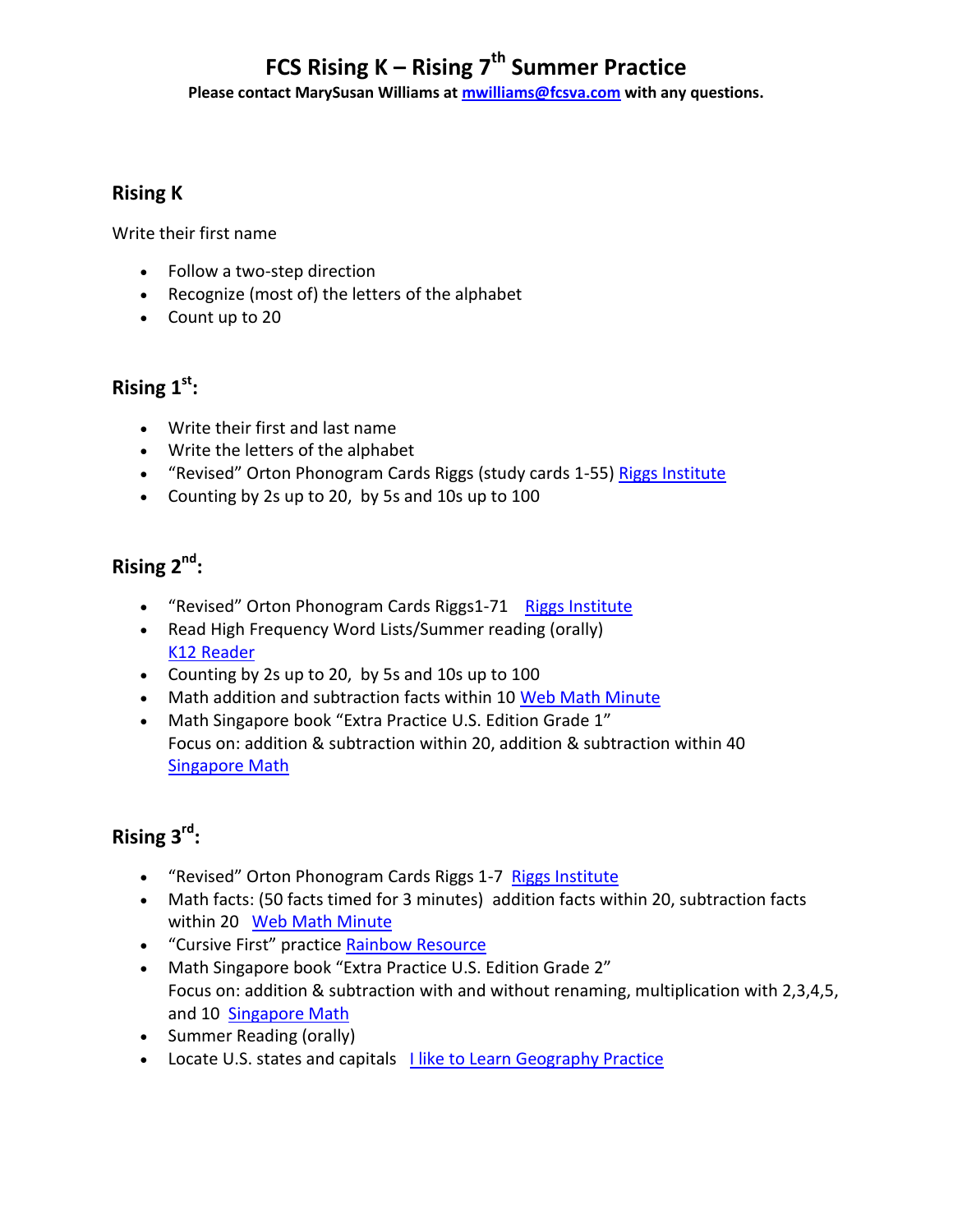## **Rising 4th :**

- "Cursive First" practice [Rainbow Resource](https://www.rainbowresource.com/category/9804/Cursive-First.html#category=HANDWRITING&mpp=24)
- . "Revised" Orton Phonogram Cards Riggs 1-71 [Riggs Institute](https://www.riggsinst.org/online-catalog/)
- Math facts: (100 facts timed for 5 minutes) addition facts within 20, subtraction facts within 20, multiplication and division facts up to 12 [Web Math Minute](https://webmathminute.com/)
- Math Singapore book "Extra Practice U.S. Edition Grade 3" Focus on: multiplication & division, word problems, fractions [Singapore Math](https://shop.singaporemath.com/index.php/product/extra-practice-for-pri-math-u-s-edition-3/)
- Summer Reading (orally)
- Locate U.S. states and capitals Ilike to Learn Geography Practice

## **Rising 5th :**

- Cursive First practice [Rainbow Resource](https://www.rainbowresource.com/category/9804/Cursive-First.html#category=HANDWRITING&mpp=24)
- "Revised" Orton Phonogram Cards Riggs 1-71 [Riggs Institute](https://www.riggsinst.org/online-catalog/)
- Math facts: (100 facts timed for 5 minutes) addition facts within 20, subtraction facts within 20, multiplication and division facts up to 12 [Web Math Minute](https://webmathminute.com/)
- Math Singapore book "Extra Practice U.S. Edition Grade 4" Focus on: multiplication & division, factors and multiples, fractions and decimals [Singapore Math](https://shop.singaporemath.com/index.php/product/extra-practice-for-pri-math-u-s-edition-4/)
- Summer Reading (at least some orally)
- Locate U.S. states and capitals and major countries of Europe Llike to Learn Geography **[Practice](http://www.ilike2learn.com/)**

## **Rising 6th :**

MATH

 Math Singapore book "Extra Practice U.S. Edition Grade 5" [Singapore Math](https://www.singaporemath.com/collections/primary-mathematics-u-s-edition/products/extra-practice-u-s-edition-grade-5?variant=40979864748221) Focus on: Whole numbers and number sense Add, subtract, multiply, divide fractions Add, subtract, multiply, divide decimals Understanding percents Math facts (confidence and speed)

Kahn academy – search for which concept area or skill practice/instruction is needed Khan [Academy](https://www.khanacademy.org/)

### LANGUAGE ARTS

Work toward writing a 3-paragraph essay Daily Paragraph Editing Grade 5 Evan-Moor